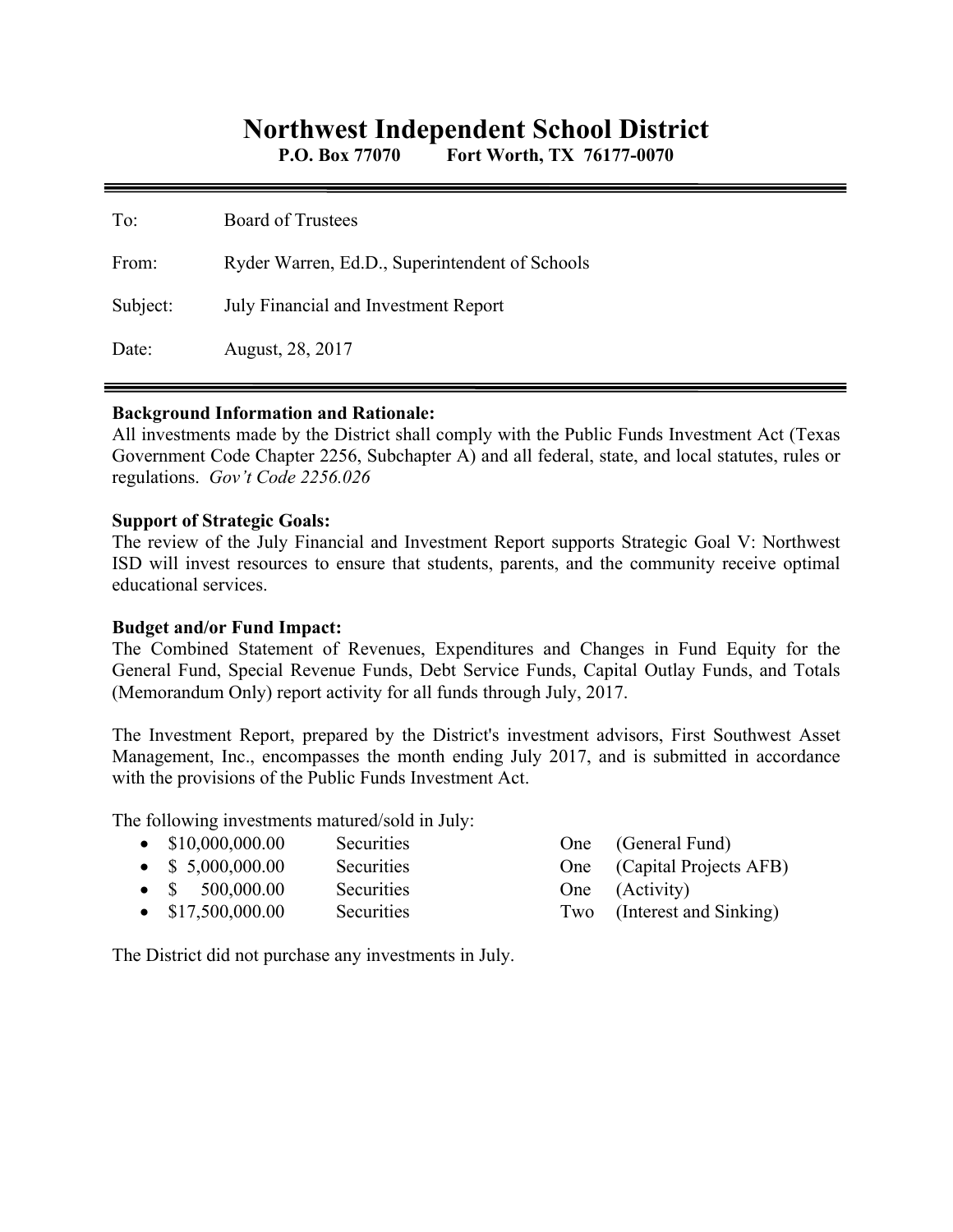Investments for the District's General Fund, Debt Service Funds, Capital Projects Funds, and Internal Service Funds total \$247,810,392.87 as of July 31, 2017.

|                               | Yield<br>to     |                     |
|-------------------------------|-----------------|---------------------|
| <b>Fund</b>                   | <b>Maturity</b> | <b>Market Value</b> |
| General Fund                  | 0.790%          | \$67,610,124.13     |
| Special Revenue Funds         | 0.927%          | 1,163,273.14        |
| Debt Service Funds            | 0.508%          | 38,998,939.06       |
| <b>Capital Projects Funds</b> | 1.026%          | 106,407,436.34      |
| Capital Projects Funds - AFB  | 0.825%          | 33,630,620.20       |
| Total                         | $0.852\%$       | \$247,810,392.87    |

Board Policy states that, "The investment portfolio shall be diversified in terms of investment instruments, maturity scheduling, and financial institutions to reduce risk of loss resulting from over concentration of assets in a specific class of investments, specific maturity, or specific issuer."

The District portfolio is diversified in terms of **investment instruments**.



| Portfolio Composition by Security Type |       | Portfolio Composition by Issuer |
|----------------------------------------|-------|---------------------------------|
| Local Government Investment Pool       | 33%   | Treasury                        |
| Certificates of Deposit                | $7\%$ | <b>FHLB</b>                     |
| <b>Bank Deposit</b>                    | 20%   | <b>FNMA</b>                     |
| Treasury                               | 22%   | Compass                         |
| <b>Agency Bullet</b>                   | 18%   | TexPool                         |
|                                        |       |                                 |

| Portfolio Composition by Security Type |       | Portfolio Composition by Issuer |       |
|----------------------------------------|-------|---------------------------------|-------|
| Local Government Investment Pool       | 33%   | Treasury                        | 22%   |
| Certificates of Deposit                | $7\%$ | <b>FHLB</b>                     | $4\%$ |
| Bank Deposit                           | 20%   | <b>FNMA</b>                     | 11%   |
| Treasury                               | 22%   | Compass                         | 13%   |
| Agency Bullet                          | 18%   | TexPool                         | 33%   |
|                                        |       | Other Issuers                   | $9\%$ |
|                                        |       | Deposits                        | $7\%$ |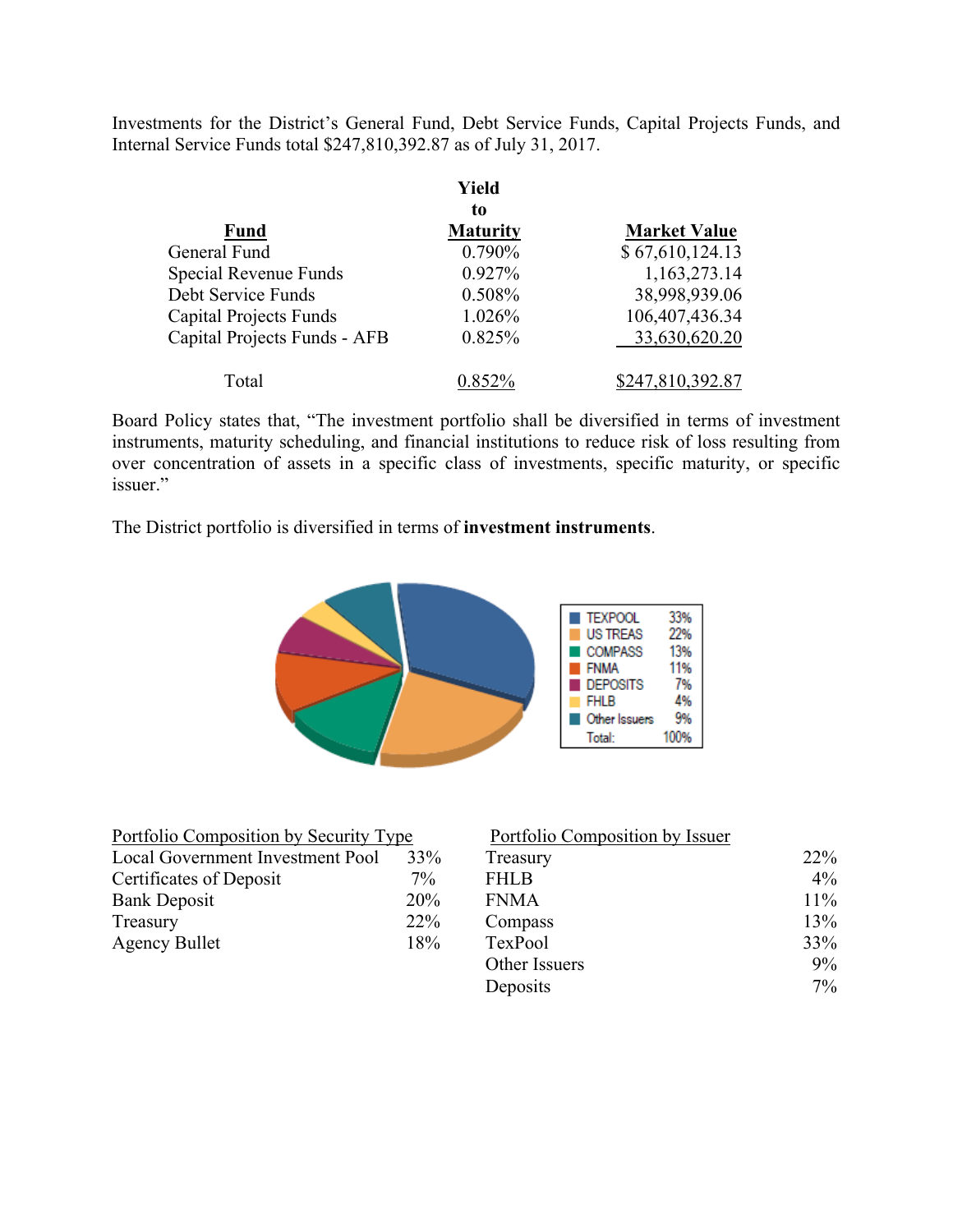

The District portfolio is diversified in terms of **maturity scheduling:** 

### **Maturity Schedule**

| Overnight       | 53%    | \$131,711,177.63 |
|-----------------|--------|------------------|
| $0-3$ Months    | $17\%$ | \$42,565,924.79  |
| $3 - 6$ Months  | $16\%$ | \$39,971,312.50  |
| $6 - 12$ Months | $14\%$ | \$ 33,561,977.95 |

The District portfolio currently under performs all the **benchmark comparisons**.



Note 1: CMT stands for Constant Maturity Treasury. This data is published in Federal Research Stations Photoster 115 and represents an average of all actively traded in essay securides having that time remaining until matu Note 2: Benchmark data for TexPool is the monthly average yield.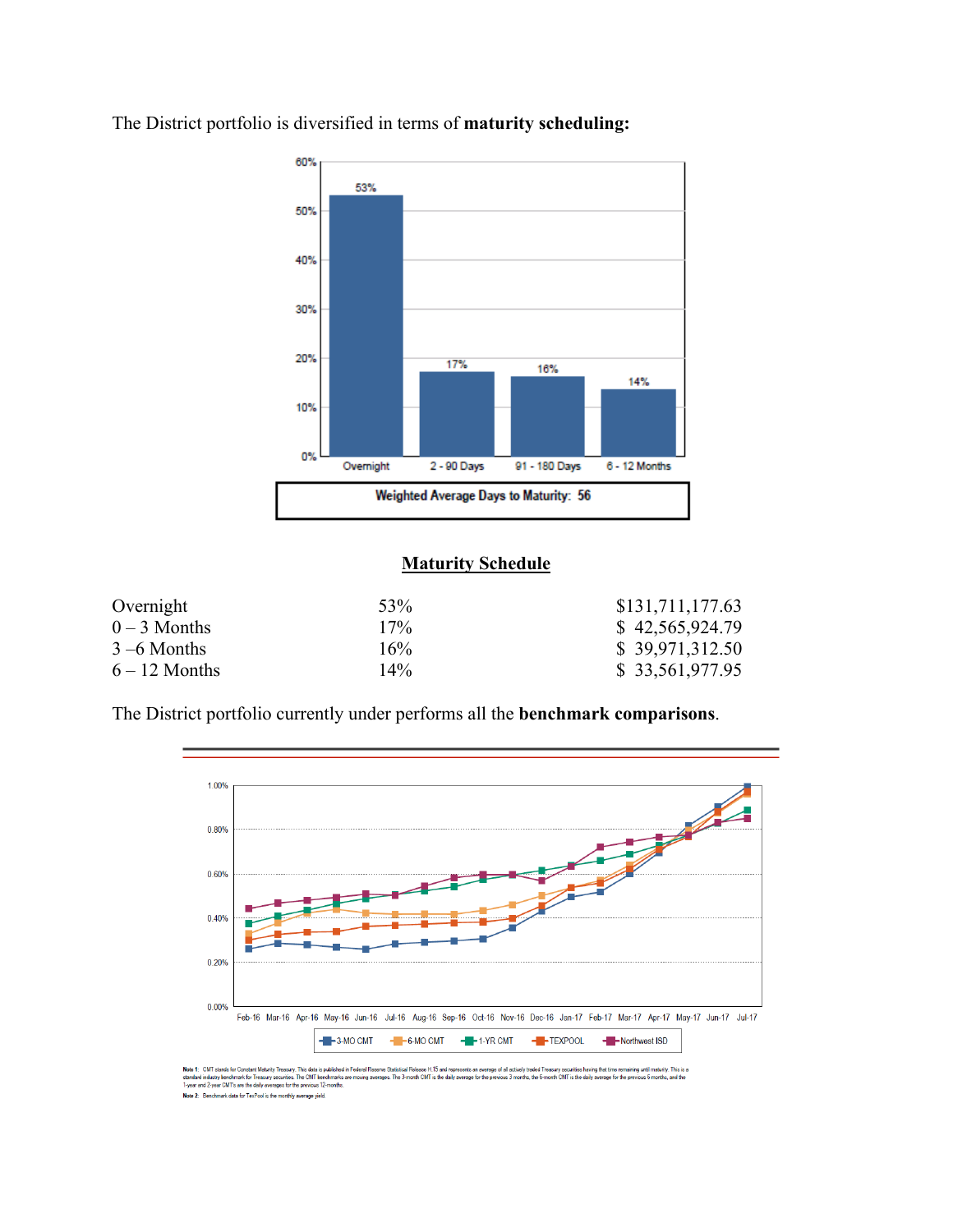

The **TexPool Economic & Market Commentary for August, 2017**, notes that,

# **Libor's long goodbye**

If any field operates better under a deadline, it's the financial industry. That may be the reasoning behind the Financial Conduct Authority's announcement late in July of a time frame for phasing out the London interbank offered rate (Libor). The catch is that the date is so far out (year-end 2021) to be much of an immediate incentive. It points to that other near given when it comes to the financial sphere: change takes a long time to implement.

Libor is the benchmark for short-term interest rates of most prime cash-management instruments, including many of those held in investment pools such as TexPool Prime (in contrast, the benchmark for TexPool's holdings is the U.S. Treasury yield curve). We have known Libor's time was numbered for some time now. The long time frame until its termination reflects the ongoing debate about what the replacement should be. We expect the solution will come from the same regulator, but others have been pushing for a rate based off Treasury repo and other options. It is now time to cease arguing about pluses and minuses of various replacements and put forth eff ort to decide on one and work to fi ne-tune it. As far as cash managers are concerned, the issue mostly concerns floating-rate securities, which use Libor for price or on the spread between Libors of differing maturities.

We think the ultimate solution for a replacement will vary according to what will work best for each portion of the market and the types of securities used. The replacements don't all have to be the same. We would caution against using Treasuries as a benchmark, however, because they are flight-to-quality securities often moving due to global developments. You want to use a measure that is mostly dependent on market conditions. Bottom line for us is that our cash products are not immediately affected by the announcement and any adjustment down the line won't be disruptive.